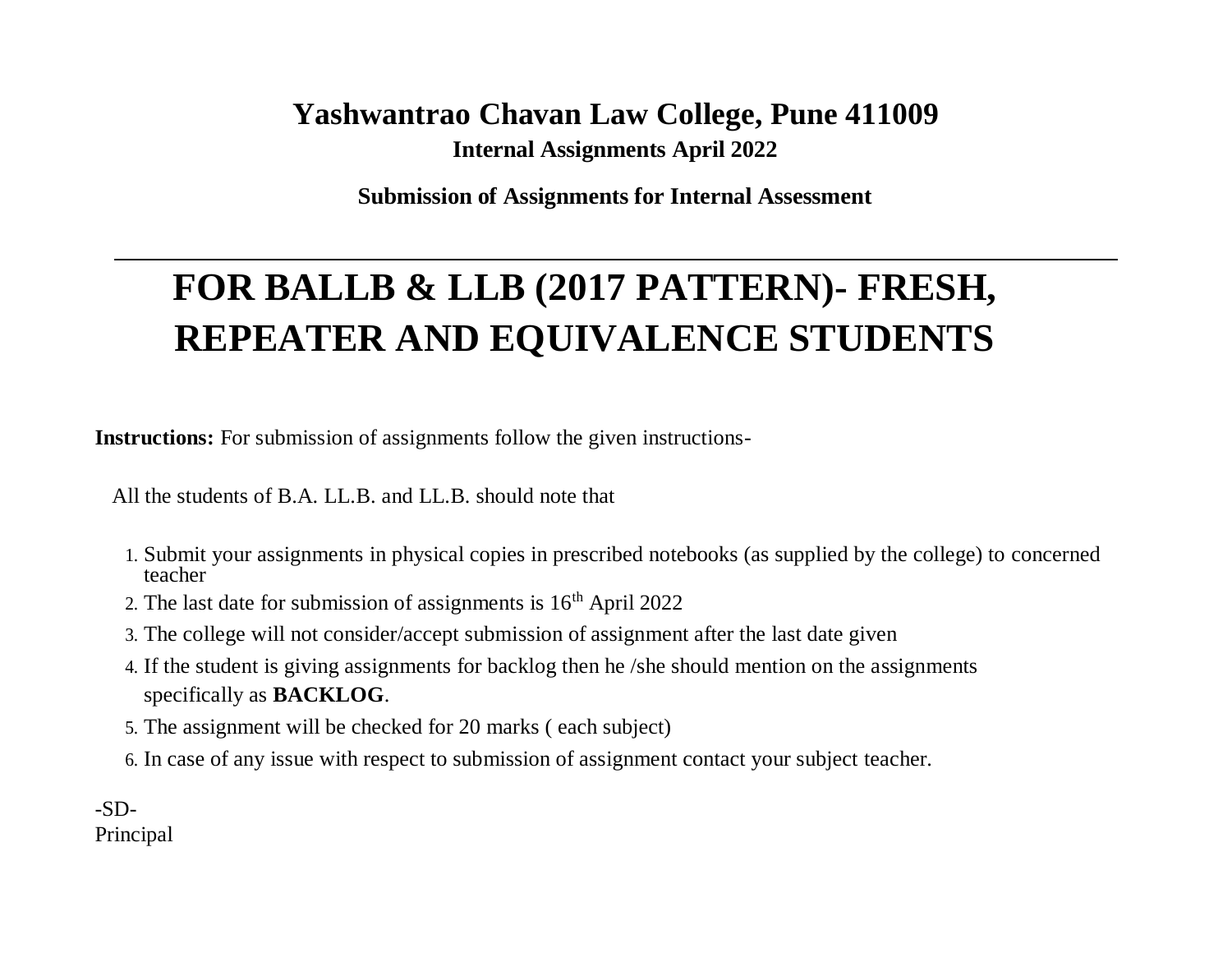# **Questions for Internal Assessment 2021-22 (April 2022) First Year B.A. LL.B.**

# **Semester I CE 0101 General English**

#### Q. 1 **Do as directed. (Any eight)**

- i. The scholar and writer have been assassinated by goons. (Correct the sentence)
- ii. She is teaching/ have been teaching/will have been teaching in this college since 2012. (Choose the right form of the verb)

iii. She wrote … essay and … essay is very comprehensive. (Use articles)

iv. They were not happy with their situation. (Identify the predicate)

v. Mr Robinson is … BA in Anthropology. (Use articles)

vi. He is doing exercise every day. (Correct the sentence)

vii. By the time the police came to the house, the thief..... . (Use the verb 'run away' with the appropriate tense)

viii. She assigned …… task to her friend in …..afternoon. (Use articles)

- ix. The team consists ……. members from different backgrounds. (Use a preposition)
- x. They are working in this factory since November 2015. (Correct the sentence)

# Q. 2: Answer **the following.**

- i. Language as a system of arbitrary symbols.
- ii. Discuss some major definitions of language.
- iii. Discuss syntactic ambiguity.

----------------------------------------------------------------------------------------

# **Subject: Political Science Course: BA 0102 General Principles of Political Science**

- Q.1. Write short notes on the following methods and approaches to the study of Political Science.
	- I. Behavioural
	- II Post-Behavioural
- Q.2. Explain Rousseau's Social Contract Theory of origin of the State.
- Q.3. Explain John Austin's Theory of Sovereignty
- Q.4. Illustrate the concept of Political Obligation.
- Q.5. Throw light upon Plato's ideal State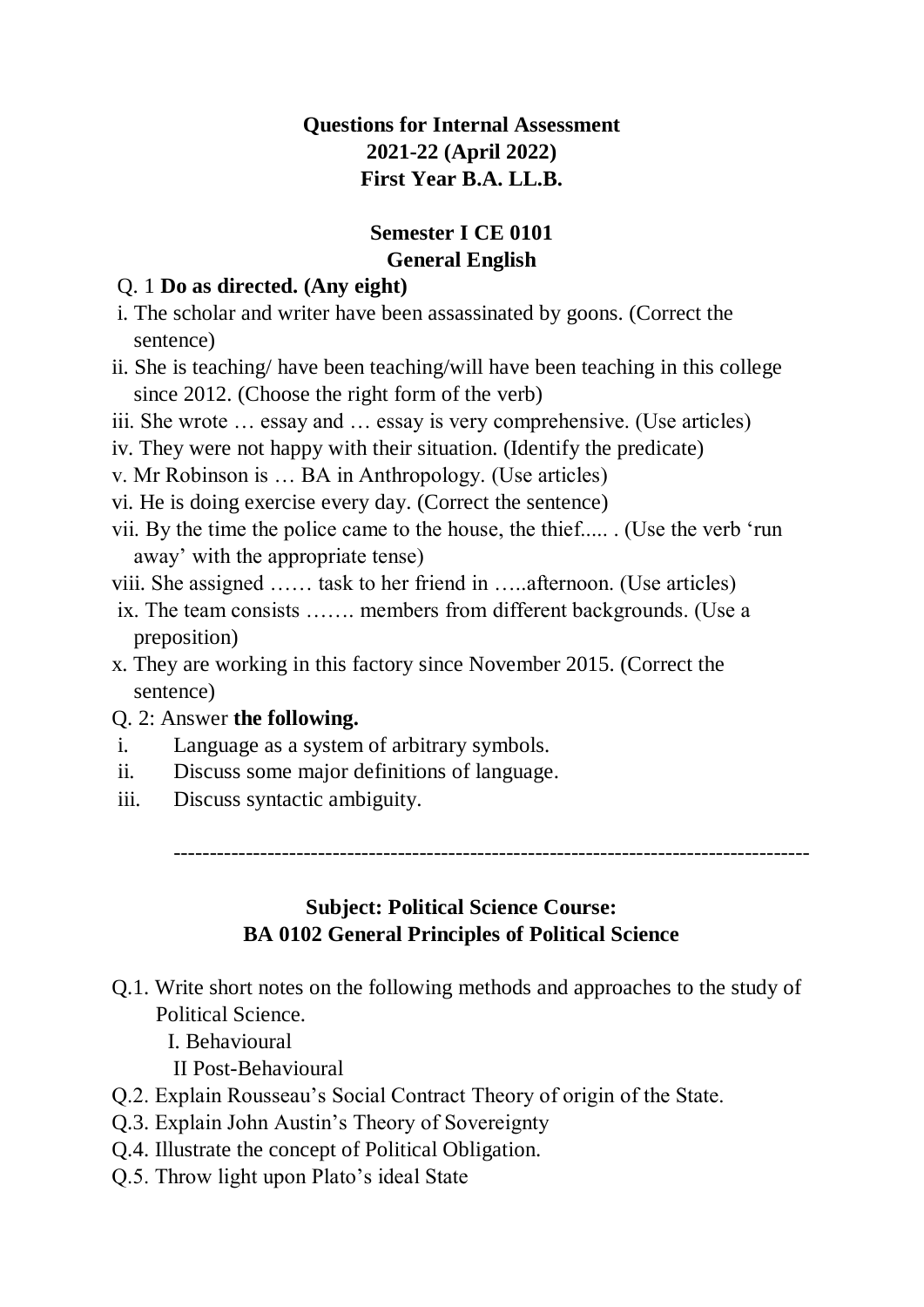------------------------------------------------------------------------------------------------

# **Subject: General Principles of Economics**

# **Subject code: BA 0103**

# **Write a short note on:**

- 1. Scope and Importance of Economics
- 2. Law of Demand
- 3. Properties of Indifference Curve.
- 4. Concept of Consumer Surplus.
- 5. Oligopoly Market.

----------------------------------------------------------------------------------------------

# **General Principles of Sociology BA 0104 BALLB - Sem. I**

Q1. Define Sociology. Discuss the development of Sociology in detail.

Q2. Highlight the relationship between Sociology and Economics.

Q3. List down and discuss the changes in Marriage as an institution. Discuss in brief the factors responsible for these changes.

Q4. Throw light on different stages of the process of socialisation.

Q5. What is Stratification? Explain any three of its bases.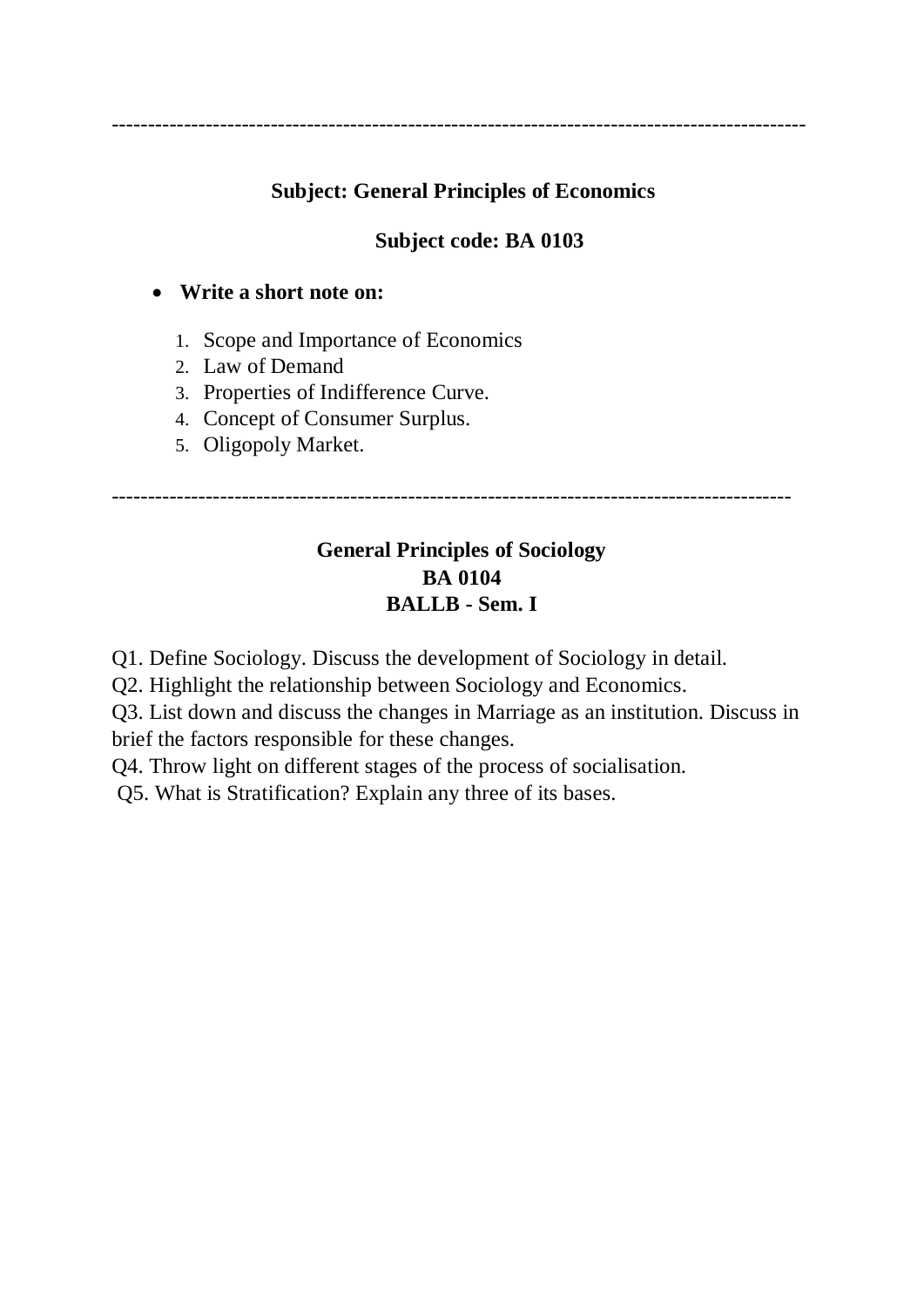# **First Year B.A. LL.B. – (BACKLOG) Semester II CE 0201 English for Law**

#### Q. 1 **Answer the following.**

i. Discuss the significance of English communication in the field of law in India.

ii. Discuss differences between the denotative and connotative meanings.

# Q. 2 **Write the transcriptions (pronunciation) of the following**.

- i. Nature
- ii. Cake
- iii. Poster
- iv. Terror
- v. Token
- vi. Presentation
- vii. Nullify
- viii. Position

# Q.3 **Write the word formation of the following.**

- i. Apolitical
- ii. Fax
- iii. Fog
- iv. Maker
- v. NCC
- vi. Hoity Toity
- vii. Beginning
- viii. Fire brigade.

# **Q.4 Write an essay in 1000 words on**

"Use of Social Media for Communication."

----------------------------------------------------------------------------

# **Subject: Political Science Course: 0202 Political Theories**

# **Questions**

- Q.1. Explain the significance of Political Theory.
- Q.2. Write a short note on 'Authority'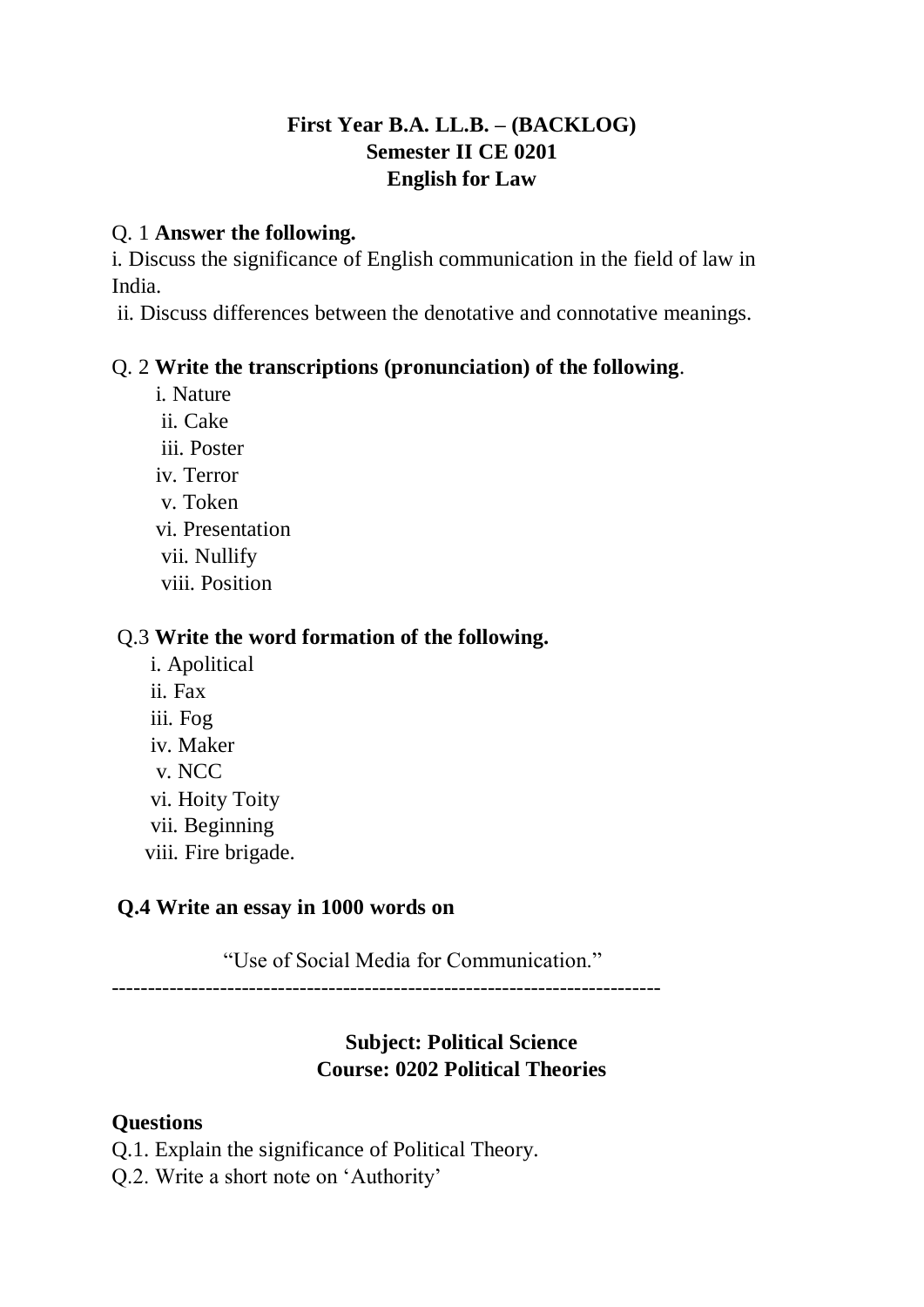- Q.3. Throw light upon the basic tenets of 'Liberalism'.
- Q.4. Illustrate the concept 'Sarvodaya'.
- Q.5. Explain 'feminism' as an ideology?

-----------------------------------------------------------------------------------

# **Subject: Macro Economics, Policy and Practice Instructions: Subject code: BA 0203**

#### **Write a short note on:**

- 1. Scope and Importance of Macro Economics.
- 2. Concept of Gross Domestic Product (GDP).
- 3. Green Accounting Concept
- 4. Concept of Economic Development
- 5. Concept of Terms of Trade.

---------------------------------------------------------------------

# **Subject- Sociology Course code: BA0204**

- 1. Discuss in brief the theory of Social Solidarity, as given by Emile Durkheim.
- 2. Highlight the major ideas discussed in Social Stratification by M.N. Srinivas.
- 3. Write a short note on 'Culture of knowledge'.
- 4. Write a brief note on 'French Revolution and development of Sociology'.
- 5. Write a short note on 'The Functionalist school of thought'.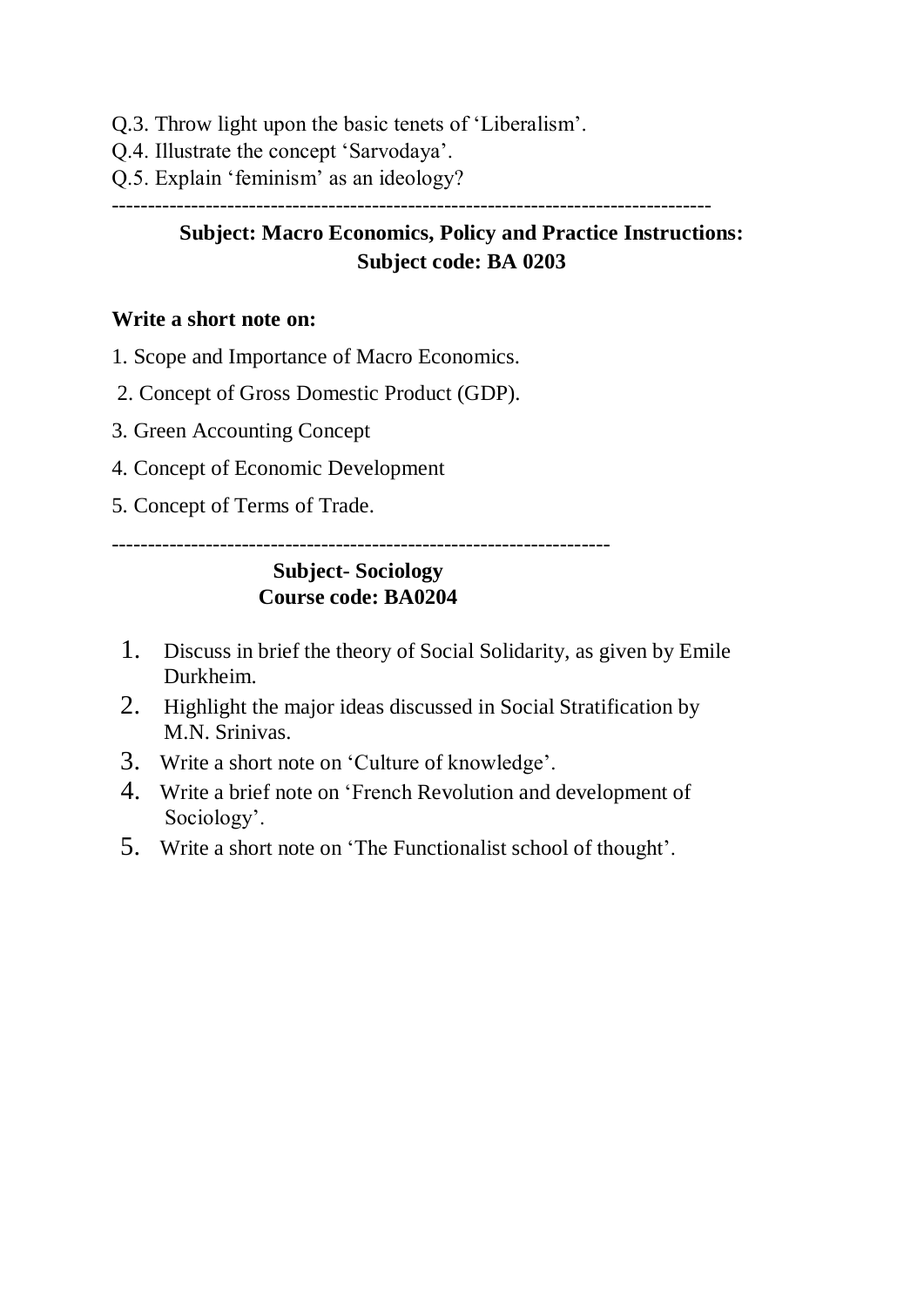#### **Internal Assessment Questions**

#### **Subject: Legal and Constitutional History (LC 0501)**

- Q.1) "The Charter issued to the Company by King George I on the 24th September, 1726, turned over a new leaf in the evolution of judicial institutions in the three Presidency Towns". Critically examine the provisions of Charter of 1726.
- Q.2) "Before 1773, the executive had exercised control over the judiciary, the Regulating Act of 1773 sought to change this pattern and authorized the judiciary to control the executive". Do you agree with this statement? Write a detail note on the Regulating Act of 1773 and the Supreme Court at Calcutta?
- Q.3) Write a note on origin of the Privy Council. Discuss in detail the role of Privy Council in the administration of justice during British era.
- Q.4) Write in detail about the formation of Constituent Assembly and drafting of the Constitution of India.
- Q.5) Write short note on **any two**:
	- a) "Kamaluddin" Case (1775)
	- b) "Patna" Case (1777-1779)
	- c) "Cossijurah" Case (1779-1780)

--------------------------------------------------------------------------------------

#### **Family Law – I (LC -0502)**

- Q.1] Explain the provisions regarding Valid and Voidable marriage under The Hindu Marriage Act, 1955.
- Q.2] State the essentials of valid Nikah.
- Q.3] Define and Distinguish between two main Schools of Hindu Law.
- Q.4] Discuss in detail the grounds of divorce under The Parsi Marriage and Divorce Act, 1936.
- Q.5] State the provisions regarding solemnization of valid Christian Marriage.

…………………………………………………………………………………

#### **LC 0503 Law of Contract-I**

- Q1. Define the term 'proposal'. Explain the legal rules regarding a valid proposal giving suitable examples.
- Q2. Minor's agreement is *void-ab-initio.* Discuss with the help of the landmark cases.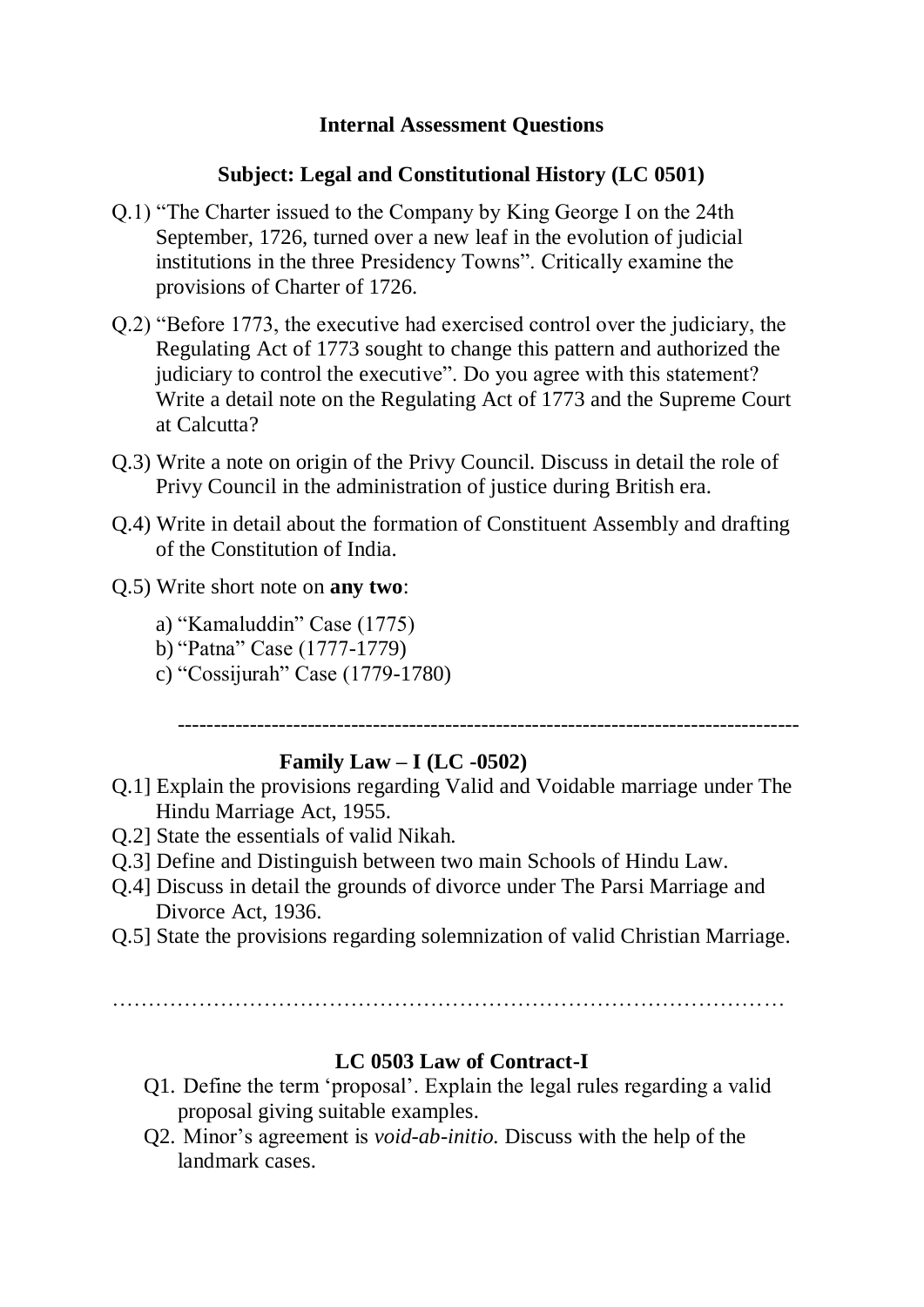- Q3. 'No consideration no contract'. Explain the rule with exceptions if any.
- Q4. Explain the meaning of contingent contract. What are the rules relating to the contingent contract?
- Q.5. Write short notes on the following:
	- a) Carlill v. Carbolic Smoke Ball Co.
	- b) Void agreements

----------------------------------------------------------------------------------------------

# **Law of Crimes (LC 0504)**

- Q1) "Actus non facit reum, nisi mens sit rea" explain this maxim in the context of liability without mens rea.
- Q2) Define 'Criminal conspiracy'. Examine the provisions relating to conspiracy under IPC.
- Q3) Explain the Intra and Extra Territorial operation of the Indian Penal Code.
- Q4) Explain the offence of 'Theft' and enumerate circumstances in which theft amounts robbery.

Q5) When Culpable Homicide is not amounting to Murder? Discuss.

**----------------------------------------------------------------------------------------------**

# **LO 0505 Health and Food Law**

1. Discuss the constitutional protection given to health and its other related aspects. Use relevant case laws.

- 2. Explain the salient features of The Food Safety and Standards Act, 2006
- 3. What are the provisions related to health under different statutory provisions?
- 4. Discuss the salient features of The National Food Security Act, 2013.
- 5. Write Short Notes
	- a) Concept and Importance of Health

b) Pre-natal Diagnostic Techniques (Regulation and Prevention of Misuse) Act, 1994

\*\*\*\*\*\*\*\*\*\*\*\*\*\*\*\*\*\*\*\*\*\*\*\*\*\*\*\*\*\*\*\*\*\*\*\*\*\*\*\*\*\*\*\*\*\*\*\*\*\*\*\*\*\*\*\*\*\*\*\*\*\*\*\*

# **Trust and Equity Law LC 506**

Q 1) State and explain kinds of trust.

- Q2) Enumerate the circumstances under which the trust is extinguished?
- Q3) Explain the provision relating to alienation of trust property under the Bombay Public Trust act, 1950.
- Q4) Define the term "Equity" & trace the history & development of equity in England.
- Q5) Explain any two of the following: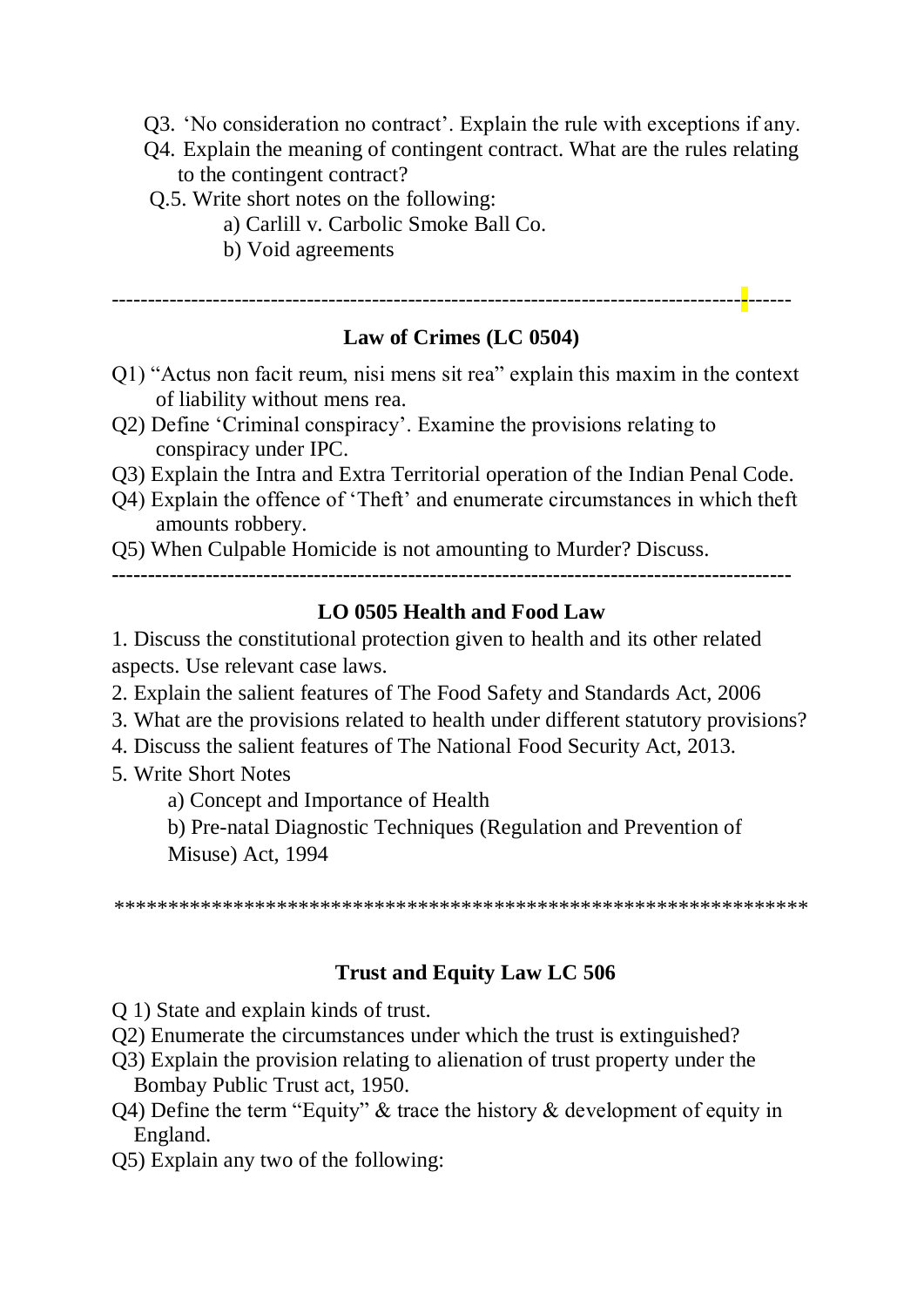a) Delays defeats equity.

b) Equity will not suffer a wrong to be without a remedy.

**----------------------------------------------------------**

# **LO 0507 Criminal Psychology and Criminal Sociology**

- Q.1: Discuss the Positive School of Criminology with special reference to contribution made by Cesare Lombroso.
- Q.2: What is Criminology? Discuss its nature and scope of Criminology.
- Q.3: What is Crime? Who is the Criminal?
- Q.4: Discuss the Schools of Criminology.
- Q.5: Write Short notes on:
	- (a) What is mean by Criminal Psychology?
	- (b)Criminal Behaviour.

**-----------------------------------------------------------------------------------------------**

# **LO 0508 Agricultural Marketing Law**

- 1. State and explain the concept of Agricultural marketing, classification of markets and types of market.
- 2. What is the constitution of Market Committees under The Maharashtra Agricultural Produce Marketing (Development and Regulation) Act, 1963? Discuss the power and functions of Market Committee.
- 3. What is the object of The Protection of Plant Varieties and Farmers Rights Act, 2001 and discuss the process of registration of plant varieties and essentially derived variety.
- 4. Discuss the various provisions relating to types of funds under The Warehousing Corporations Act, 1962.
- **5. Writ a note on –**
	- a) Pradhan Mantri Fasal Bima Yojana (PMFBY)
	- b) Integrated Child Development Services (ICDS).

**------------------------------------------------------------**

# **Subject: Intellectual Property Rights-I (LO 0509)**

- Q.1) Define Intellectual Property? Discuss in detail various kinds of Intellectual Properties? Explain the need for protection of Intellectual Property Rights. Support your answer with relevant examples?
- Q.2) Copyright is a bundle of rights that can be exploited independently. These also depend upon the category of work. Discuss.
- Q.3) Explain in brief The TRIPS Agreement for protection of Intellectual Property Rights?
- Q.4) What is invention? Which inventions are patentable? Explain in brief the Patent Cooperation treaty 1970?
- Q.5) **Write short note on the** following (**Any Two)**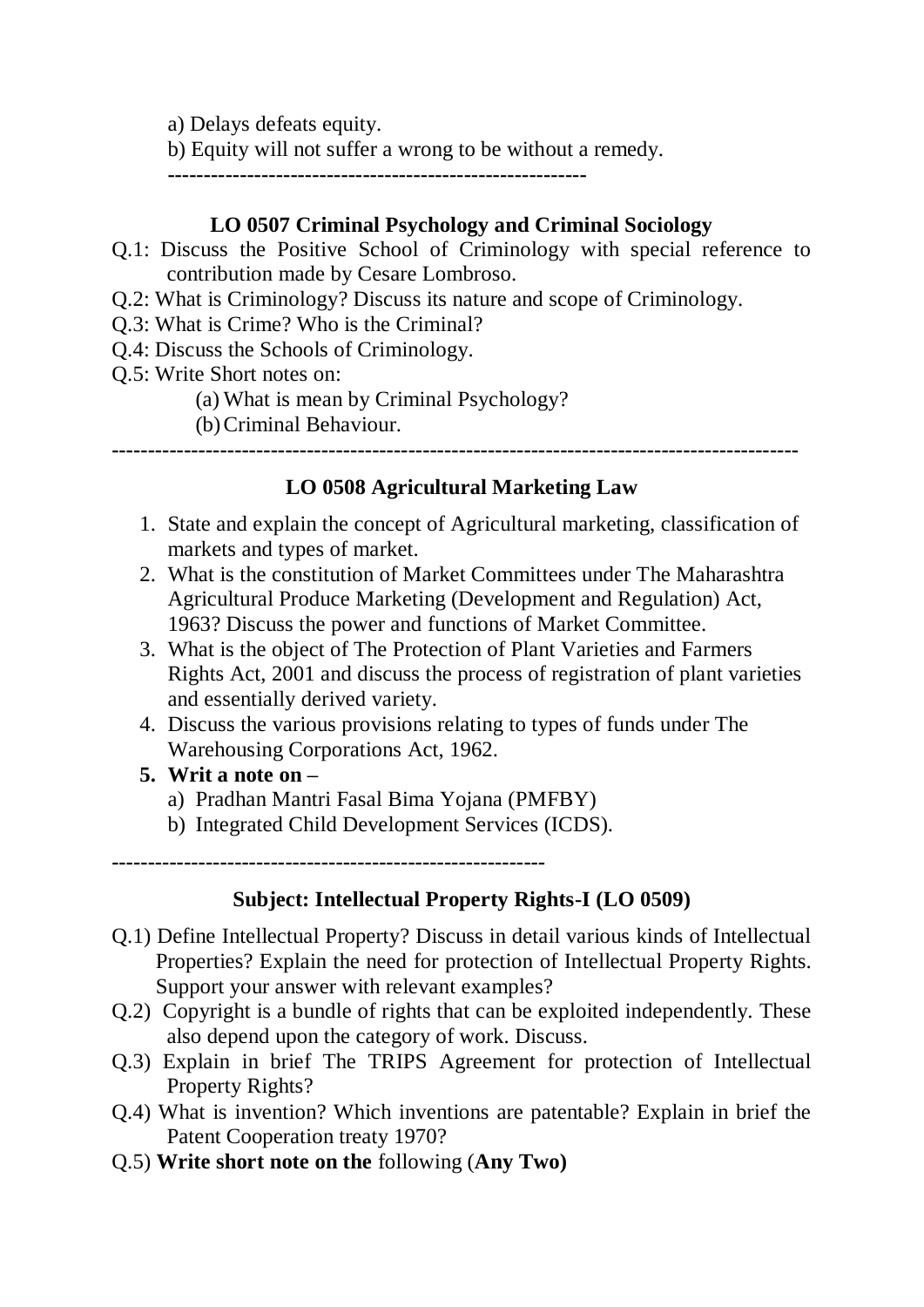- 1. Rights of the Patent Owner and exceptions to right of patent owner
- 2. Principle of National treatment and Most favourable nation treatment
- 3. Permitted use
- 4. Neighbouring Rights

--------------------------------------------------------------------------------------------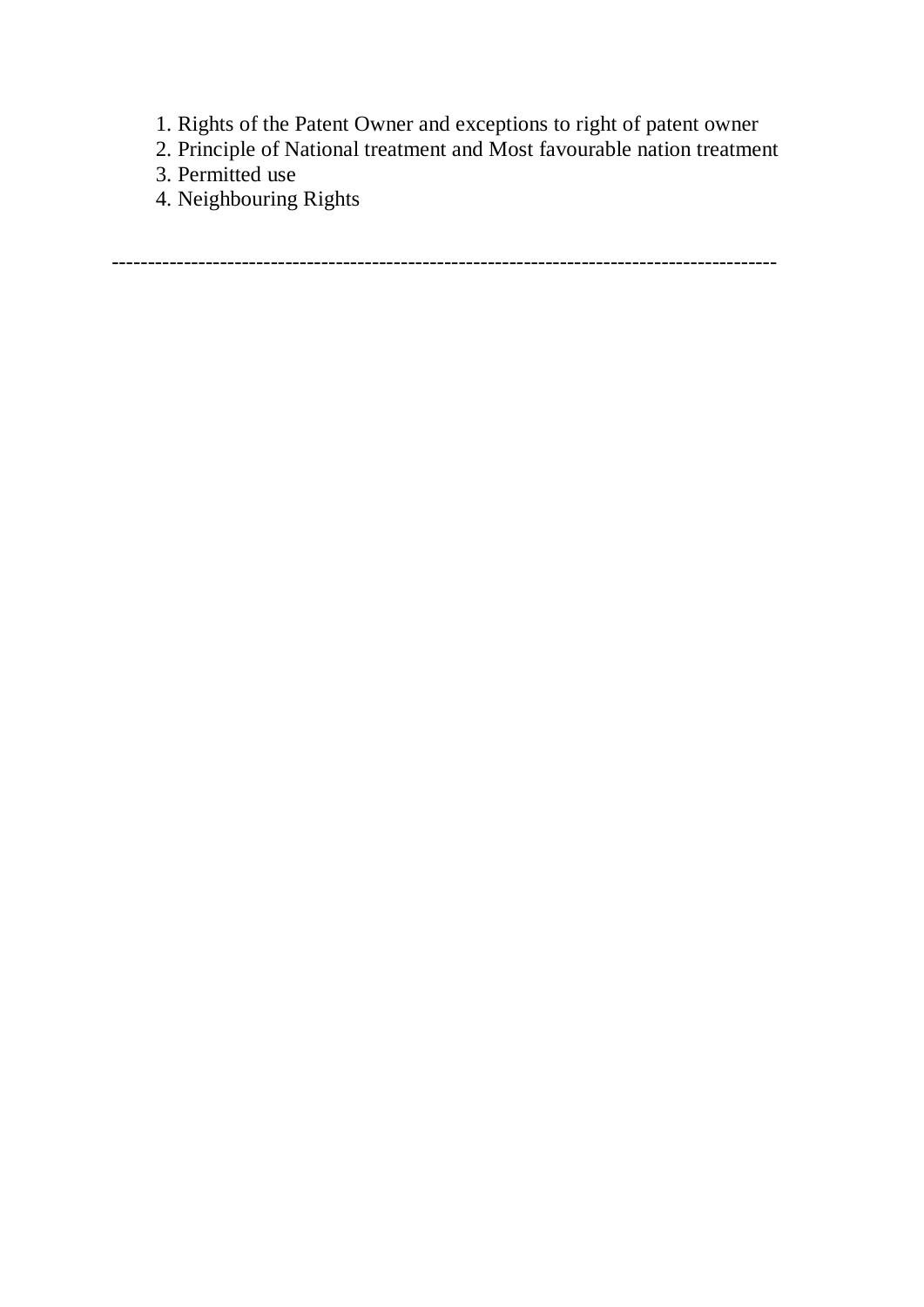# **LC 0601 Constitutional Law I**

1. Write a detail note on salient features of the Indian Constitution.

2. What do you understand by 'Equality before Law' and 'Equal Protection of Law'? Explain these terms with the help of decided cases,

3. Discuss 'Freedom of Speech and Expression' under Art. 19 (1) (a) with the help of decided cases.

4. Critically examine the provisions of 'Amendment to the Constitution' under Indian Constitution. Cite appropriate case laws.

#### 5. **Write Short Notes on** (*Any Two*)

- a) Secularism
- b) Carry Forward Rule
- c) *Ex-post facto law*

**\*\*\*\*\*\*\*\*\*\*\*\*\*\*\*\*\*\*\*\*\*\*\*\*\*\*\*\*\*\***

# **Family Law – II (LC -0602)**

- Q1] Define Will and Codicil. State the rules of execution of Privileged and Unprivileged rules under the Indian Succession Act, 1925.
- Q2] Explain the rules relating to succession in case a Hindu Male dies Intestate under the Hindu Succession Act,1956.
- Q3] Discuss in detail the modes of effecting 'Partition' under Hindu Law
	- Q4] State the general principles governing intestate succession among Christian under the Indian Succession Act, 1925.
	- Q5] Explain the law relating to succession under the Indian Succession Act, 1925 in case a Parsi dies Intestate.

…………………………………………………………………………………

# **LC 0603 Law of Contract II**

- 1. Explain in detail the nature and extent of surety's liability under a Contract of Guarantee.
- 2. Define 'Contract of Bailment' and discuss its essentials elements. What are the rights and duties of a Bailor?
- 3. Define 'Agency'. What are the essential elements of 'Contract of Agency'? Also discuss different types of agents.
- 4. Who is 'Unpaid Seller'? What are the rights of an unpaid seller? Cite appropriate case law.
- 5. What are the different modes of dissolution Partnership? Also explain the effects of dissolution.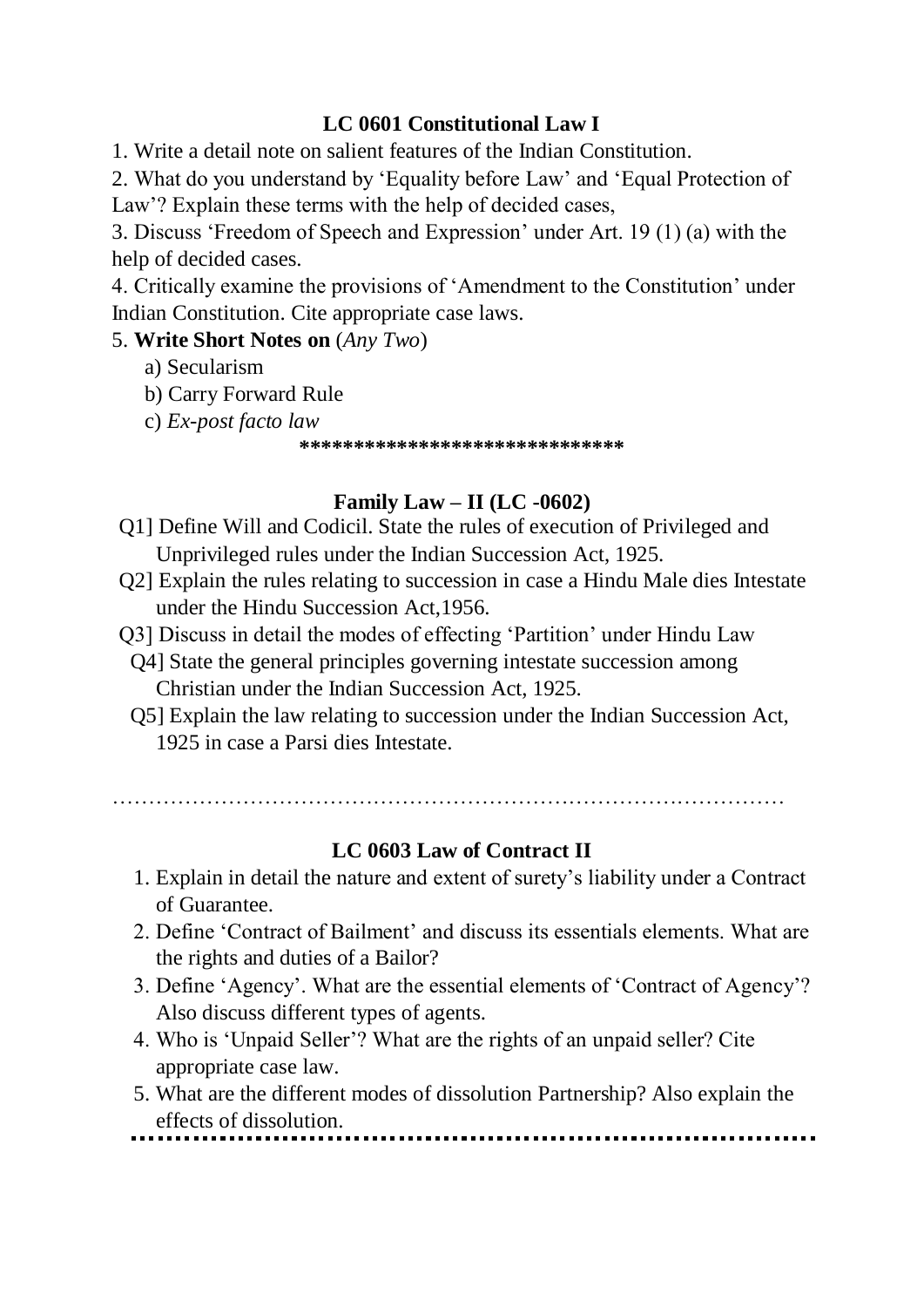# **LC 0604 Tort and Consumer Protection Law**

- 1. Define 'Tort' and explain its essential elements with the help of case laws.
- 2. Write a note on 'Defamation'. Also, state in brief defenses available in an action for defamation.

3. What do you understand by the term 'Nuisance'? What are the different types of nuisance.

4. Define 'Negligence' and explain its essential elements. Cite appropriate case laws.

- 5. Write a Short Note on (Any Two)
	- a) Procedure to file a complaint Consumer Protection Act
	- b) *Res Ipsa Loquitur*
	- c) Tresspass to land

------------------------------------------------------------------------------------------------

# **LO 0605 Media and Law**

1. Write a note on importance and functions of media in democracy. What are the different types of media?

2. Write a note on Media and Criminal Law with reference to the offence of Sedition, Obscenity and Defamation. Cite relevant case laws, if necessary.

3. Write in detail about Freedom of Media under the Indian Constitution. Cite relevant case laws.

4. Write important features of The Telecom Regulatory Authority of India Act, 1997.

5. Write a Short Note on (Any Two)

a) Trial by Media

b) Communist Theory of Press

c) Legislative Privileges and Media

............................

# **LO 0606 Banking and Insurance Law**

- 1. Discuss in detail types of banks and their functions.
- 2. State and explain the structure, primary and secondary functions of the Reserve Bank of India and it's control over banks in India.
- 3. What is the importance of security in loan agreement? Discuss the types and nature of the various securities.